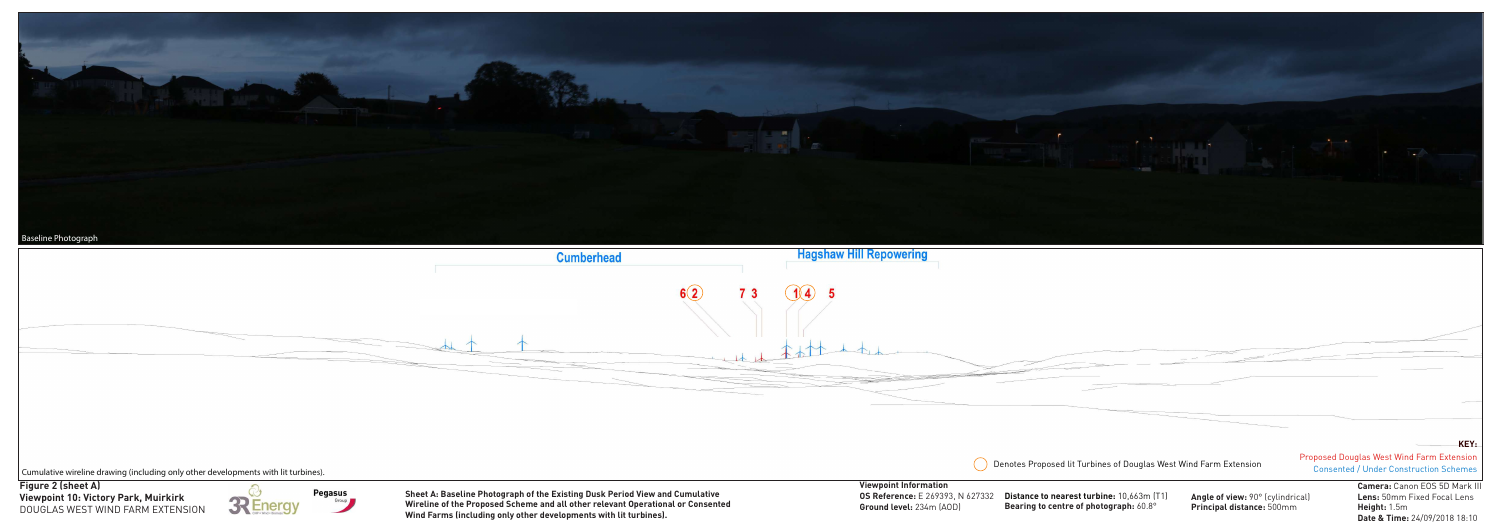Cumulative wireline drawing (including only other developments with lit turbines).

|          |                                              | <b>KEY:</b>                                                                        |
|----------|----------------------------------------------|------------------------------------------------------------------------------------|
|          | iglas West Wind Farm Extension               | <b>Proposed Douglas West Wind Farm Extension</b><br><b>Planning (Resubmission)</b> |
| .3m [T1] | Angle of view. 90 <sup>o</sup> (cylindrical) | <b>Camera: Canon EOS 5D Mark III</b><br><b>Lans</b> : 50mm Fived Foral Lans        |





**Distance to nearest turbine: 10,663 Bearing to centre of photograph:** 60.8°

**Angle of view:** 90° (cylindrical) **Principal distance:** 500mm

**Viewpoint 10: Victory Park, Muirkirk Figure 2 (sheet B)** DOUGLAS WEST WIND FARM EXTENSION



**Pegasus** Group

**Lens:** 50mm Fixed Focal Lens **Height:** 1.5m **Date & Time:** 24/09/2018 18:10

## **Viewpoint Information OS Reference:** E 269393, N 627332 **Ground level:** 234m (AOD)

**Denotes Proposed lit Turbines of Douglas II** 

**Sheet B: Future Baseline Photograph of the Existing Dusk Period View (Showing consented/under construction schemes Hagshaw Hill Repowering, Cumberhead, Douglas West and Dalquhandy digitally added) and Cumulative Wireline of the Proposed Scheme and all other relevant Operational, Consented or In Planning Wind Farms (including only other developments with lit turbines).**

| ad Resubmission | <b>Hagshaw Hill Repowering</b> |  |
|-----------------|--------------------------------|--|
|                 | 6(2)                           |  |
|                 |                                |  |
|                 |                                |  |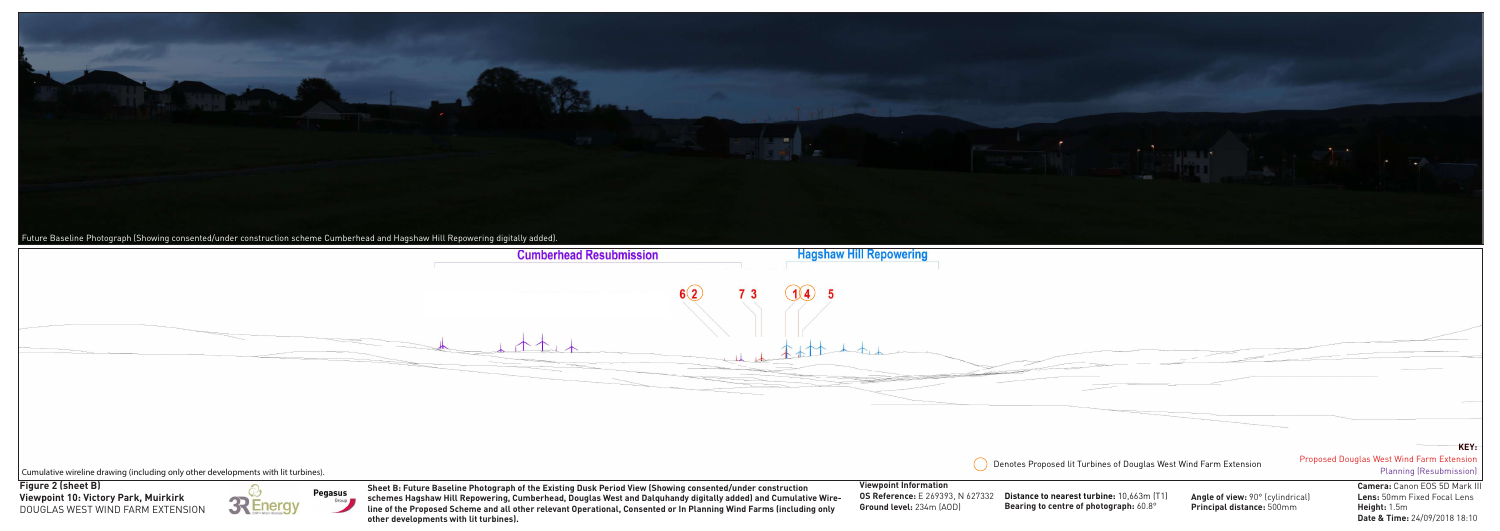Photomontage View flat at a comfortable arm's length

**Distance to nearest turbine:** 10,663m (T1) **Bearing to centre of photograph:**  $60.8^{\circ}$ 

 $\sim$ 

**Angle of view:** 53.5° (planar) **Principal distance:** 812.5mm **Paper size:** 841 x 297 mm (half A1) **Correct printed image size:** 820 x 260mm **Date & Time:** 24/09/2018 18:10



**Viewpoint 10: Victory Park, Muirkirk Figure 2 (sheet C)** DOUGLAS WEST WIND FARM EXTENSION





**Camera:** Canon EOS 5D Mark III **Lens:** 50mm Fixed Focal Lens **Height:** 1.5m

**Viewpoint Information OS Reference:** E 269393, N 627332 **Ground level:** 234m (AOD)

**Sheet C: Dusk Period Photomontage of the Proposed Scheme and other relevant Operational or Consented Schemes with Aviation Lighting.**